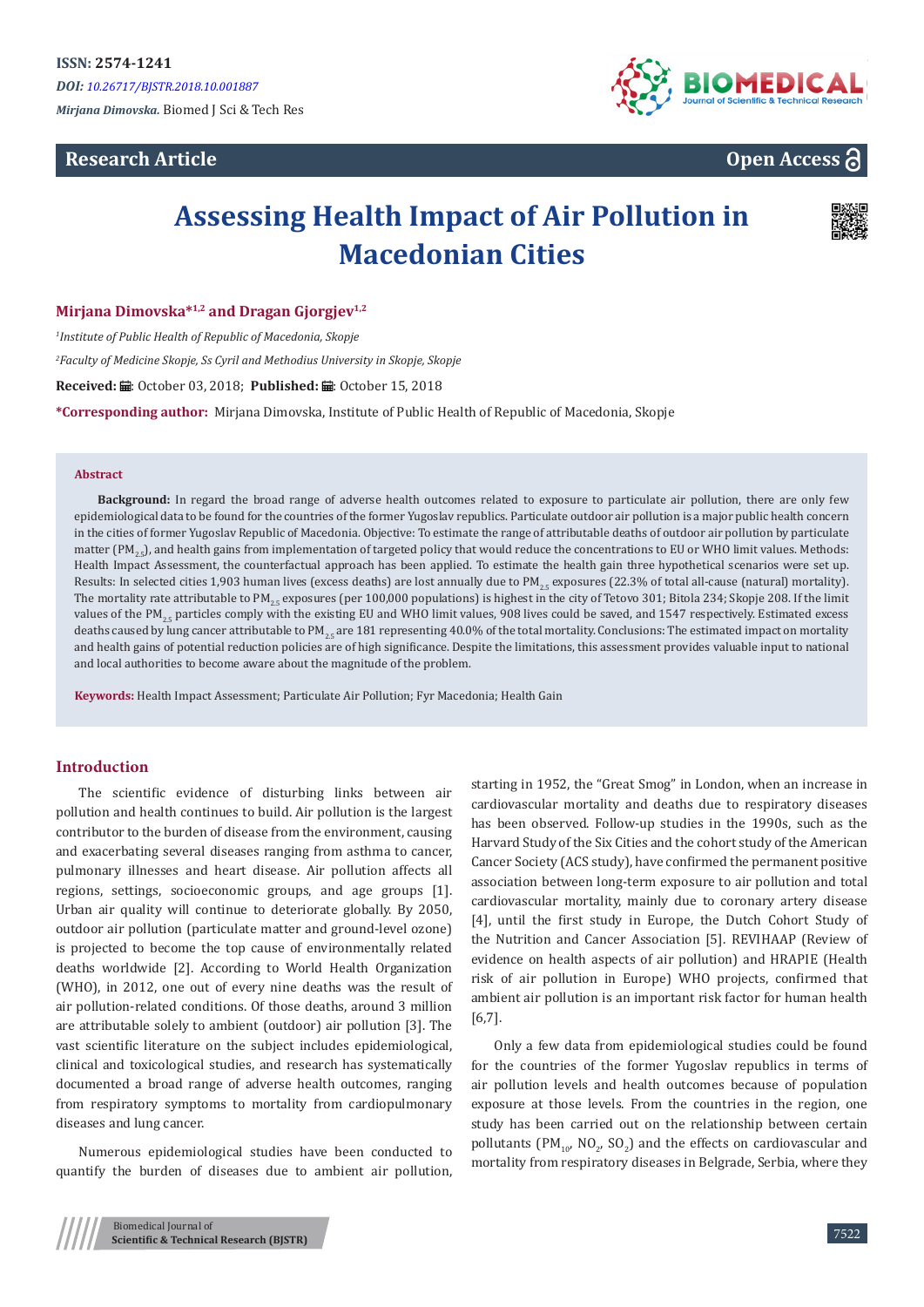have found an increase in mortality of 1% for short-term exposures of  $PM_{10}$ ,  $SO_2$  and smoke [8]. A World Bank study (2012) confirms that air pollution in Macedonia is one of the highest in Europe and that  $PM_{2.5}$  particles in the ambient air are responsible for more than 1 350 deaths, that rank the country on the fifth place within the European countries. Regarding spatial representation, 45% of the burden of diseases (the overall health impact and health outcomes) are in the capital, the City of Skopje [9]. A reduction of even  $1 \mu g$ /  $\rm m^3$  in ambient PM<sub>10</sub> or PM<sub>2.5</sub> would imply 195 fewer deaths and economic savings of €34 million per year due to reduced health costs [10].

The sources of ambient particulate matter air pollution in the country in 2014 according to the sectors, are the following: residential heating, industrial processes and energy production with an individual share of 36%, 33% and 20% of the total primary emissions. The traffic contributed with 2% of the total emissions of PM particles. In the source apportionment study for the City of Skopje conducted in 2015/16, that determines the shares of the various sources of emissions in the suspended particulate concentrations was shown a significant share of biomass burning originating from household heating (32-36%), traffic with a share of 16-19%, road dust 19-20%, and the industry with a share of 18% of the total particulate matter concentrations [11]. As a result of the findings based on numerous epidemiological studies and current scientific knowledge, it is expected that the conditions of air quality in the Republic of Macedonia in the last few years will lead to further deterioration of the health status of the population and appearance of harmful, adverse health effects, as well as to economic losses due to direct costs associated with the increased need for health services, the use of medicines, absenteeism (from work and school), losses due to a premature loss of active years of life, etc. The air quality in Macedonia gives a reasons for concerns due to clear exceedance of the EU air quality standards for particulate matter ( $PM_{25}$  and  $PM_{10}$ ).

The quantification of the contribution of exposure to certain environmental stressors on mortality or overall on the burden of disease at the national or local level, can play a key role in creating public health policies and setting priorities, including environmental policies. According to the World Health Organization, 'Health Impact Assessment (HIA) is a practical approach used to judge the potential health effects of a policy, programme or project on a population, particularly on vulnerable or disadvantaged groups' [12].The main objective of the paper is to assess the effects of the polluted ambient air with particulate matter ( $PM<sub>25</sub>$ ) on the all-cause mortality and specific mortality in selected cities in the Republic of Macedonia, and to assess the health gain and effect of the well-being of the population from implementation of targeted policy and actions that would reduce the concentration of suspended particles to the EU and/or WHO limit values. The research question is how many lives could be prevented/saved in selected cities if concentration of pollutants (PM<sub>10</sub> or PM<sub>25</sub>) will be reduced to EU or WHO air quality limit values.

#### **Material and Methods**

Aiming to assess the burden of diseases attributable to air pollution in the country, Health Impact Assessment - the counterfactual approach has been applied, using environmental data for population exposure of  $PM_{2.5}$  as input data for the calculations, obtained from the State Air Quality Monitoring network of Ministry of Environment and Physical Planning. Since the health impact of polluted air was assessed through the mortality as a main health outcome, demographic data and data for all-cause mortality and specific mortality were obtained from the State Statistical Office,  $PM_{2.5}$  particles are selected as a main stressors of concern, due to increasing trends in the last few years and serious exceedance of the EU and WHO limit values. HIAs generally apply concentration-response functions based on risk estimates from the existing epidemiological studies. These functions are used aiming to correlate exposure estimated by air pollution assessment and the scenarios for air quality changes to a population at risk and its baseline health status [13]. To assess the contribution of the particulate air pollution as a growing public health concern on the mortality, we have applied the methodology in which population exposure data and relative risk (RR) for selected health outcomes derived from epidemiological studies are used to calculate Population attributable fraction (PAF) [14].

The PAF calculation is shown in the following formula:

$$
PAF = \frac{f x (RR-1)}{f x (RR-1) + 1}
$$
 (Equation 1)

where f is the fraction of the population exposed, obtained from the latest Census of the population (2002), and relative risk (RR) for selected health outcome derived from the epidemiological studies. Whilst epidemiologists often study the risk of a disease in the presence of exposure compared to risk of a disease in the absence of exposure, in health impact assessment on the other hand often asks how many excess cases of disease will occur in a population of a certain size due to exposure at a given exposure level [15]. The health impact of PM refers to the proportion of ill health that is attributable to the PM concentration observed in each city or population. This is the amount of mortality and disease that would be prevented if PM were totally removed, which is an (unrealistic) counterfactual scenario of zero exposure [16].

To calculate the number of attributable extra deaths, the estimated mortality at no exposure (PM concentrations of 0.0 μg/m<sup>3</sup> ), a hypothetical scenario (counterfactual scenario 1), is deducted from the observed mortality at observed exposure levels. This scenario has been applied in the EBD study in six European countries, where no threshold was used, and levels were compared to a scenario in which air pollution levels is reduced to zero [14]. To estimate the potential health gain of reducing the exposure to PM, and/or to assess the benefit of the potential reduction strategies and actions in the future, we set up two other exposure scenarios. The observed mortality rate associated with the current exposure of suspended  $PM_{2.5}$  in ambient air will be compared with the estimated mortality rate for exposure to concentrations

7523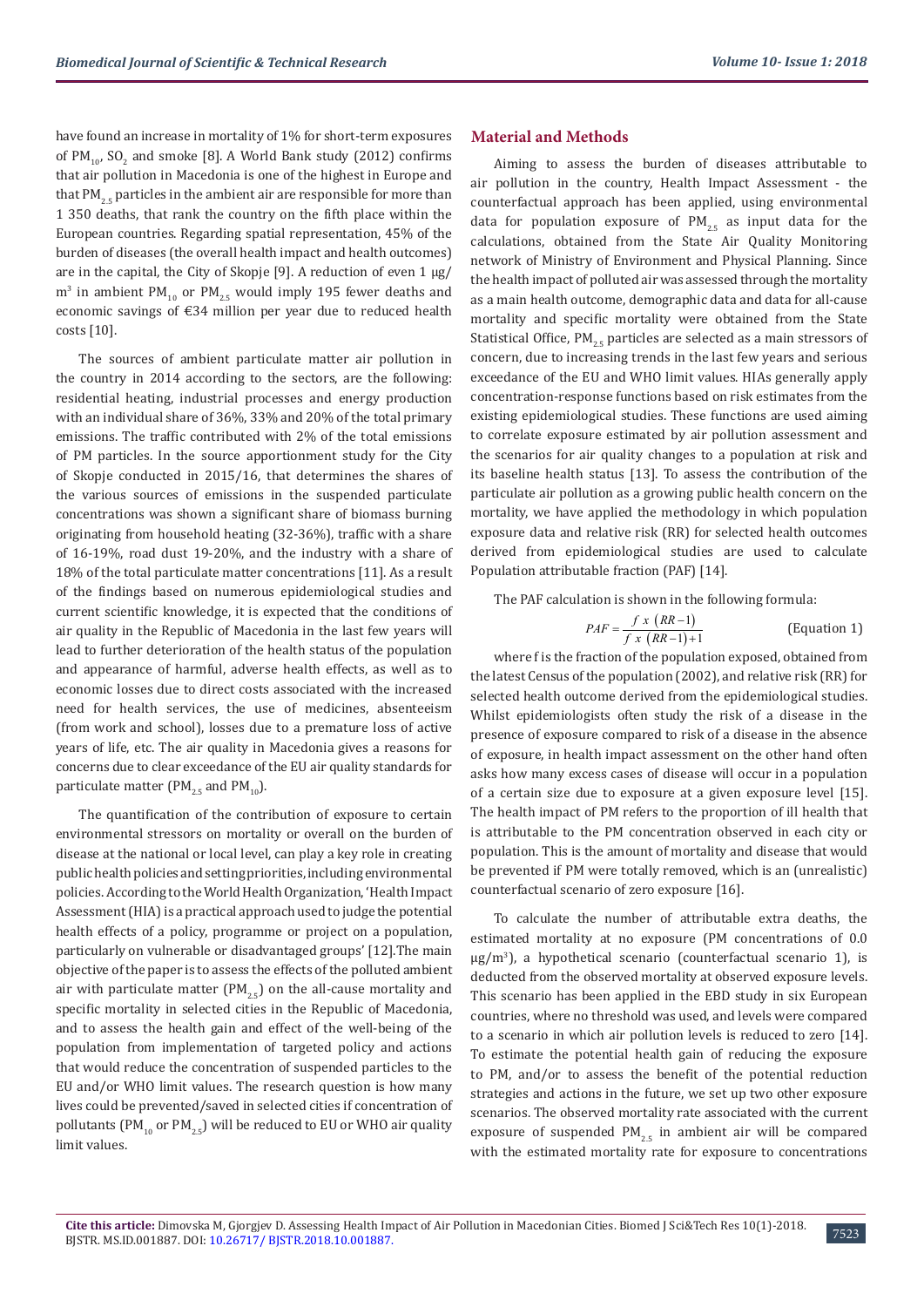corresponding to EU limit values (25  $\mu$ g/ m<sub>3</sub> PM<sub>2.5</sub>, from Directive 2008/50/EC) and WHO target value (10  $\mu$ g/ m<sup>3</sup> PM<sub>2.5</sub> in WHO Air Quality Guideline - WHO AQG) - counterfactual scenario 2 and 3.

## **Data Collection**

The study period is five years (2012-2016).

#### **Environmental Exposure**

For Health Impact Assessment of the air pollution in selected cities in this study, the measurement data from monitoring stations within the State Automatic Ambient Air Quality Monitoring System of Ministry of Environment and Physical Planning have been used. The number of stations satisfies the minimum number of stations at the national level and complies with the requirements of the European Directives and national legislation [11]. The characteristics and type of monitoring stations are given in Table 1. The study used data from 13 monitoring stations, out of 17. The inclusion criterion for the monitoring station is to provide data for at least 60% of days in the year, during the observed period of 60 moths. The measurement methods and quality control of the measurements are in accordance with the European CEN standards (with the reference method MKC EN 12341: 1998; МКС EN 14907: 2005) [17]. Overall six pollutants are measured hourly, but not all monitoring stations measure all pollutants (PM $_{2.5}$ , PM $_{10'}$  O<sub>3</sub>, NO<sub>2</sub>, SO<sub>2</sub> and CO).

**Table 1:** Monitoring stations from the Automatic Ambient Air Quality Monitoring System, type and characteristics.

|                |                           |               |                              |            |              | 5-year average $(\mu g/m^3)$ |           |
|----------------|---------------------------|---------------|------------------------------|------------|--------------|------------------------------|-----------|
|                | <b>Monitoring station</b> | Municipality  | <b>Station type</b>          | $PM_{2.5}$ | $PM_{10}$    | $\mathbf{PM}_{2.5}$          | $PM_{10}$ |
|                |                           |               |                              |            |              |                              |           |
| $\mathbf{1}$   | Lisice                    | Aerodrom      | Industrial (I)               |            | X            |                              | 91.6      |
| 2              | Gazi Baba                 | Gazi Baba     | Suburban background (SUB)    |            | X            |                              | 80.8      |
| 3              | Karpos                    | Karpos        | Urban background (UB)        | X          | X            | 44.2                         | 62.3      |
| $\overline{4}$ | Centar                    | Centar        | Traffic (UT)                 | X          | X            | 38.7                         | 72.4      |
| 5              | Rektorat                  | Centar        | Traffic (UT)                 |            | X            |                              | 67.2      |
|                |                           |               | <b>Skopje Region</b>         |            |              |                              |           |
| 6              | Mrsevci                   | Illinden      | Industrial (Refinery) (R)    |            | X            |                              |           |
| $\overline{7}$ | Miladinovci               | Illinden      | Industrial (Refinery) (R)    |            | $\mathbf{X}$ |                              | 46.5      |
|                |                           |               | <b>Outside Skopje Region</b> |            |              |                              |           |
| 8              | Bitola 1                  | Bitola        | Industrial (I)               |            | X            |                              | 52.7      |
| 9              | Bitola <sub>2</sub>       | Bitola        | Traffic (UT)                 |            | X            |                              | 74.2      |
| 10             | Kavadarci                 | Kavadarci     | Heavy Traffic (HT)           |            | X            |                              | 64.0      |
| 11             | Kicevo                    | <b>Bitola</b> | Industrial (I)               |            | X            |                              | 74.2      |
| 12             | Kocani                    | Kocani        | Traffic (UT)                 |            | X            |                              | 47.8      |
| 13             | Kumanovo                  | Kumanovo      | Industrial (I)               |            | X            |                              | 61.0      |
| 14             | Lazarapole                | Bitola        | Rural background (RB)        |            | X            |                              | 14.0      |
| 15             | Tetovo                    | Tetovo        | Traffic (UT)                 |            | X            |                              | 125.6     |
| 16             | Veles 1                   | Veles         | Industrial (I)               |            | X            |                              |           |
| 17             | Veles <sub>2</sub>        | Veles         | Traffic UT)                  |            | X            |                              | 51.5      |

Monitoring stations in the City of Skopje have good data coverage (from 70.0% to 100%), as well as Tetovo where the coverage in this period was 88.3%. Exception is the monitoring station in Kocani, Kavadarci and the rural background station in Lazaropole, with coverage of 51.7%, 55.0% and 46.7% of the study period. In the study, for these two cities calculations were used due to the large number of missing data. Missing data are calculated from the average concentrations of  $PM_{10}$  measured in the respective month using the data from the other years at the same monitoring station Table 2. Overall, the correlation in PM data between the different monitoring stations is high. The correlation in  $PM_{25}$  between the two stations in Skopje was very high (R2>90%), the same applied to the  $PM_{10}$  stations within the City of Skopje, while the monitoring station outside Skopje (Skopje Region) showed generally inter-correlations higher than 70%. Only  $PM_{10}$  data from Kavadarci station had poor correlation with the other stations (R2<40%), while the rural background station of Lazaropole located on a mountain, showed an inverse correlation with the other monitoring stations. However, high PM<sub>25</sub> and PM<sub>10</sub> inter-correlations suggest that PM<sub>10</sub> data can be used to improve spatial coverage of  $PM_{2.5}$  data [18].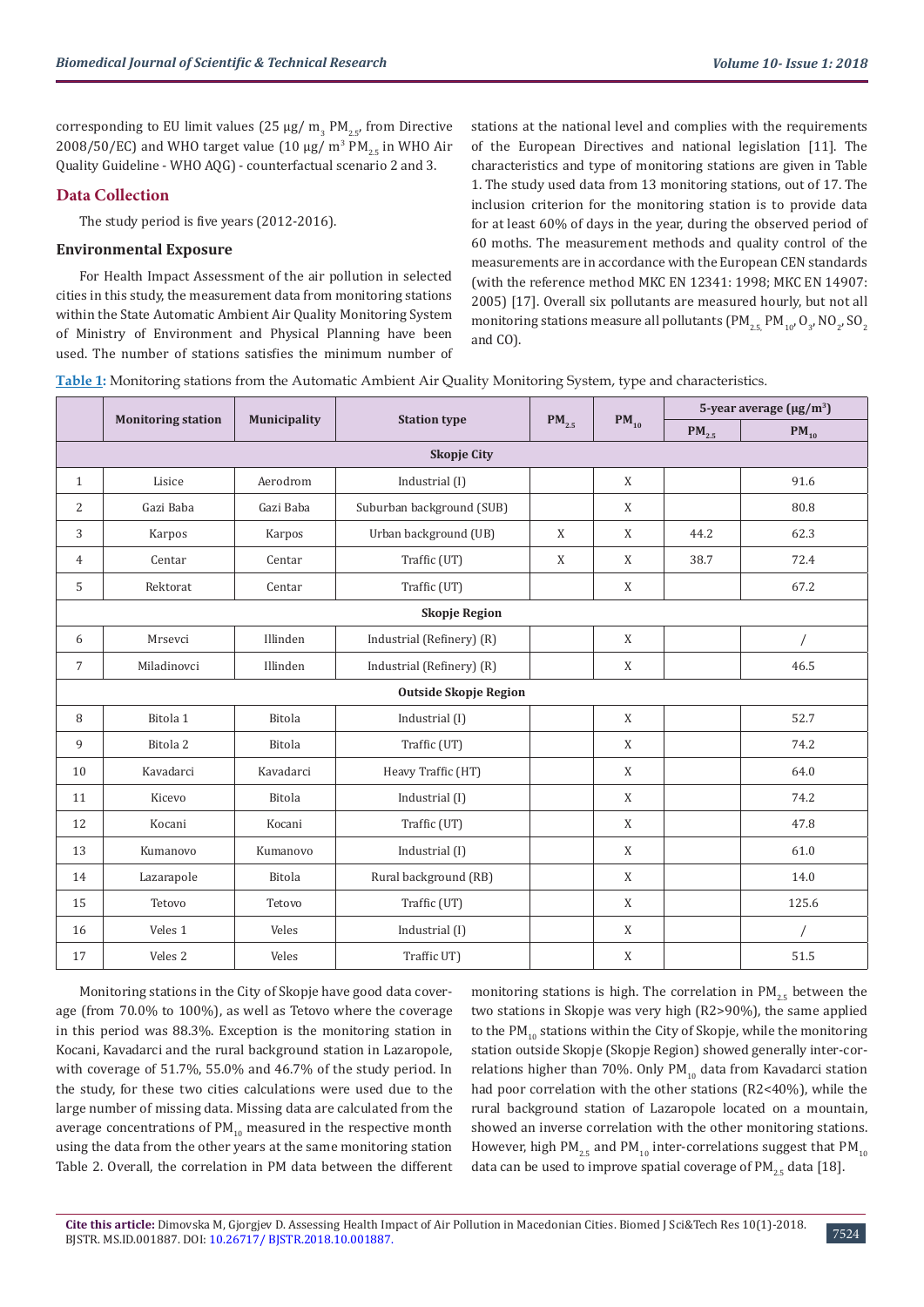|                    | Annual mean of $PM_{10}$ (µg/m <sup>3</sup> )                              |                   |                   |              |                   |      |                |  |  |  |  |
|--------------------|----------------------------------------------------------------------------|-------------------|-------------------|--------------|-------------------|------|----------------|--|--|--|--|
|                    | <b>Monitoring station</b>                                                  | 2012              | 2013              | 2014         | 2015              | 2016 | 5-year average |  |  |  |  |
| The City of Skopje | Karpos (UB), Centar (UT), Gazi Baba<br>(SUB), Lisice (I) and Rektorat (UT) | 89.7              | 75.0              | 72.1         | 70.7              | 70.2 | 75.5           |  |  |  |  |
| Bitola             | Bitola 1 (I); Bitola 2 (UT)b                                               | $57.1^\circ$      | 64.5              | 56.3         | 56.1              | 60.0 | 58.8           |  |  |  |  |
| Veles              | Veles 2 (UT)                                                               | 59.8              | 55.4              | 59.4         | 52.0              | 41.4 | 53.6           |  |  |  |  |
| Kavadarci          | Kavadarci (HT)                                                             | $63.5^{\circ}$    | 77.7 <sup>e</sup> | $73.6^\circ$ | 56.1              | 46.5 | 63.5           |  |  |  |  |
| Kicevo             | Kicevo (I)                                                                 | 74.1 <sup>e</sup> | 80.8              | 76.6         | 79.2              | 60.0 | 74.1           |  |  |  |  |
| Kocani             | Kocani (UT)                                                                | 47.6 <sup>e</sup> | 47.5 <sup>e</sup> | 49.0         | 49.5              | 43.6 | 47.5           |  |  |  |  |
| Tetovo             | Tetovo (UT)                                                                | 133.3             | 140.9             | 133.8        | 147.2             | 96.9 | 130.4          |  |  |  |  |
| Lazaropole         | Lazaropole (RB)                                                            | 11.6 <sup>a</sup> | $22.4^{\circ}$    | 15.3         | 12.7 <sup>a</sup> | 10.5 | 14.0           |  |  |  |  |
| Country mean       |                                                                            | 83.9              | 68.8              | 62.5         | 63.8              | 54.0 | 66.6           |  |  |  |  |

**Table 2:** Annual mean concentrations of PM<sub>10</sub> for the period 2012-2016.

NOTE: е\* (estimation); ayears with many missing data; bBitola 2 functional only 2015 and 2016.

Annual mean values of  $PM_{2.5}$  are approximately two thirds of those of  $PM_{10}$ , however, the temporal and spatial variations could be significant. According to the CAFE Working Group, in 2004 mean  $PM_{25}/PM_{10}$  ratio in Europe range from 0.4 to 0.8, depending on the type of site. At urban background sites the ratio ranged from 0.4- 0.5 (Canary Islands and Southern Spain), while in the Netherlands, Berlin, Northern and Central Spain the ratio is 0.8 [19]. The same temporal and spatial variability and trends in the  $PM_{25}/PM_{10}$ ratio has been demonstrated in the latest study in United Kingdom for the period 2010-2014 [20]. In Macedonia, PM<sub>25</sub> are measured routinely only in two monitoring stations in the City of Skopje (Center and Karpos). For the other cities (Table 3), the formula from the HRAPIE

study (Health risks of air pollution in Europe) [7] was applied. This ratio is considered an average for the European population by the HRAPIE report, where:

$$
PM_{2.5} = 0.65 \times PM_{10}
$$
 (Equitation 2)

The  $PM_{25}/PM_{10}$  ratio in the City of Skopje based on the measured concentrations in the automatic monitoring stations in the five-year period covered by the analysis, ranges from 0.27 to 0.8 (average 0.57). To avoid the variation in the pollutant concentration due to some partial policy actions undertaken or due to meteorological factors (years with abnormal or higher levels of air pollution), the study used five-years mean data values (Table 3).

| $PM_{2.5}$ (µg/m <sup>3</sup> )                        |      |      |      |      |      |      |  |  |  |  |  |  |
|--------------------------------------------------------|------|------|------|------|------|------|--|--|--|--|--|--|
| 2012<br>2015<br>2016<br>2013<br>2014<br>5-year average |      |      |      |      |      |      |  |  |  |  |  |  |
| The City of Skopje                                     | 51.7 | 40.6 | 39.1 | 44.1 | 39.2 | 43.0 |  |  |  |  |  |  |
| Bitola <sup>e</sup>                                    | 37.1 | 41.9 | 36.6 | 36.5 | 39.0 | 38.2 |  |  |  |  |  |  |
| Veles <sup>e</sup>                                     | 38.9 | 36.0 | 38.6 | 33.8 | 26.9 | 34.8 |  |  |  |  |  |  |
| Kavadarci <sup>e</sup>                                 | 41.2 | 50.5 | 47.8 | 36.5 | 30.2 | 41.2 |  |  |  |  |  |  |
| Kicevo <sup>e</sup>                                    | 48.2 | 52.5 | 49.8 | 51.5 | 39.0 | 48.2 |  |  |  |  |  |  |
| Kocani <sup>e</sup>                                    | 31.0 | 30.9 | 31.9 | 32.2 | 28.4 | 30.9 |  |  |  |  |  |  |
| Tetovo <sup>e</sup>                                    | 86.7 | 91.6 | 87.0 | 95.7 | 63.0 | 84.8 |  |  |  |  |  |  |
| Country mean                                           | 54.5 | 44.7 | 40.6 | 41.5 | 35.1 | 43.3 |  |  |  |  |  |  |

**Table 3:** Annual mean concentrations of PM<sub>2.5</sub>, for the period 2012-2016.

NOTE: е\* (estimation)

## **Study Population Data**

According to the State Statistical Office (the last Census, 2002), the total population in Macedonia is 2,022,547, from which 60% inhabit the urban areas. The average population density is 79,8 inhabitants/ $km^2$ , while the City of Skopje as the capital and the biggest city of the country, with total population of  $506,926$  (population density of  $3,603/km<sup>2</sup>$ ), is one of the densely populated cities in the country where 25.1% of the total population live. The location of Skopje in a valley surrounded by mountains, in combination with weak winds and frequent periods of temperature inversion trap the pollutants and cause

dangerously high concentrations at times. This paper covers the population of seven cities in the Republic of Macedonia, where increased concentrations of PM particles above the limit values of the national legislation (which is in line with the EU legislation), are measured. The total study population is 887,885 inhabitants (43.9% of the total population) from the following cities: The City of Skopje (ten municipalities, without suburban municipalities), Bitola, Veles, Kavadarci, Kicevo, Kocani and Tetovo for which environmental data and data from vital statistics (mortality) were available. Demographic data obtained from State Statistical Office were disaggregated by sex (Table 4), while monthly mortality data were disaggregated by sex and age (age groups) respectively.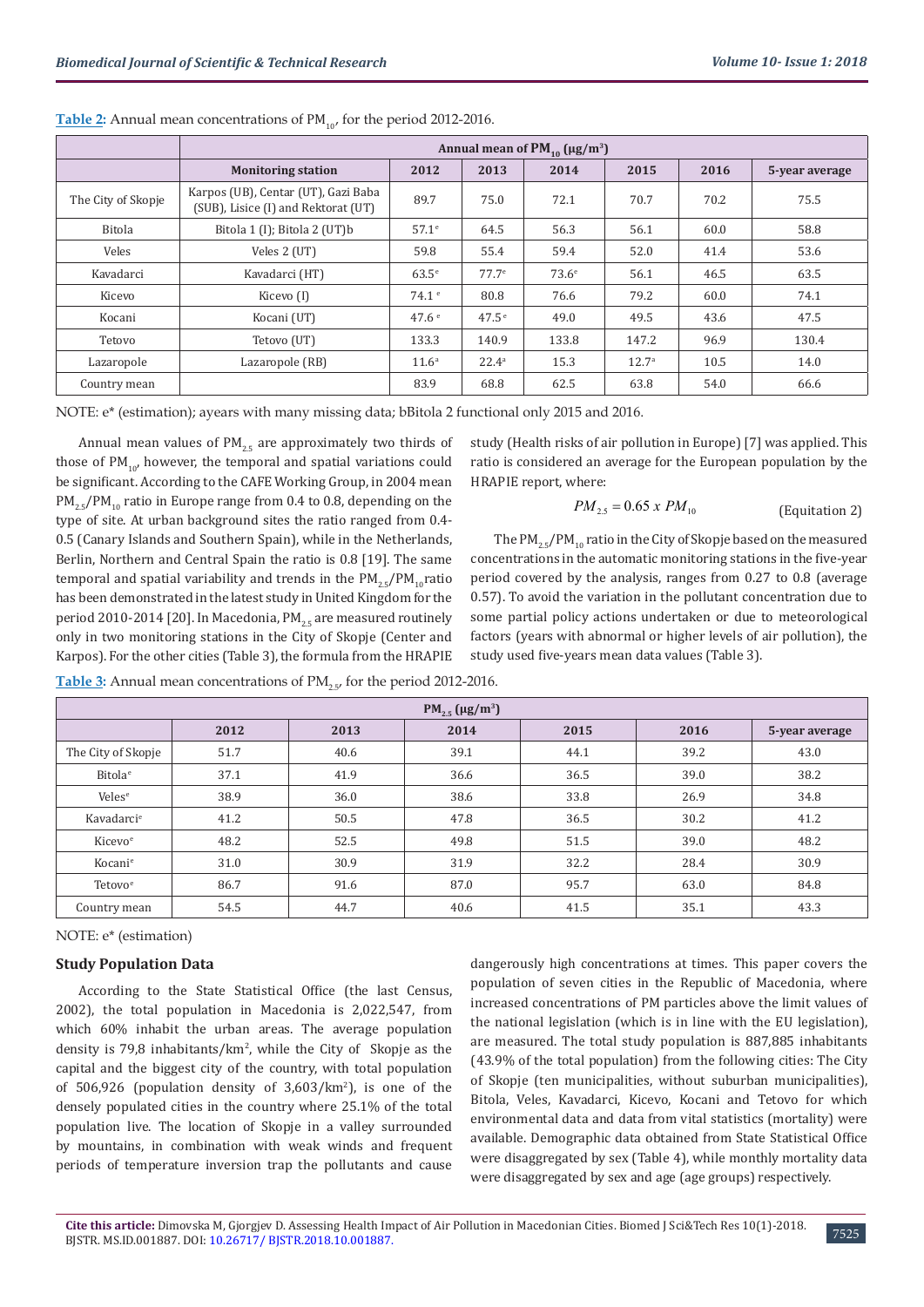|                       | Male    | Female  | <b>Total</b> | <b>Fraction of the</b><br>population $(\%)$ |
|-----------------------|---------|---------|--------------|---------------------------------------------|
| The City of<br>Skopje | 249,689 | 257,237 | 506,926      | 25.1                                        |
| <b>Bitola</b>         | 46.969  | 48.416  | 95.385       | 4.7                                         |
| Veles                 | 27,632  | 27,476  | 55,108       | 2.7                                         |
| Kavadarci             | 19,651  | 19.090  | 38,741       | 1.9                                         |
| Kicevo                | 34.038  | 33.015  | 67.053       | 3.3                                         |
| Kocani                | 19,192  | 18,900  | 38,092       | 1.9                                         |
| Tetovo                | 43.543  | 43.037  | 86,580       | 4.3                                         |
| TOTAL                 | 440,714 | 447,171 | 887,885      | 43.9                                        |

**Table 4:** Population data for selected cities in Macedonia, by sex.

Mortality data of interest for selected cities divided by age (i.e. age groups), but for the objectives of the study we analyzed the age group >25 years (due to availability of the data from State Statistical Office and their age groups disaggregation). Mortality data are classified according to ICD10 code (International Classification of Diseases, 10<sup>th</sup> revision). All-cause mortality (excluding external causes of death, A00-Y89 excluding V01-Y89), as well as specific mortality data (cardiovascular mortality I00-I99, respiratory mortality J00-J99; and malignant neoplasms of larynx, trachea and lung C32-C34) have been selected as health outcomes, due to the strong scientific evidence of causality, based on a number of conducted impact assessments of particulate polluted air. Table 5 presents the all-cause (natural) mortality and its distribution by place of living/residence and by sex. To make a comparison based on residence, a mortality rate per 100,000 inhabitants is calculated. The higher mortality rates in Bitola, Veles and Kavadarci could be explained by the higher fraction of population over 65 years old (ranging from 14.7-15.8%), and opposite to that, the lower fraction of the population of 0-14 years (14.6-15.6%), compared to the national average, where the fraction of this age groups is 13.3% and

16.6%. The city of Tetovo has the lower fraction of elderly (65 and over) - 9.6%, and highest fraction of population aged 0-14 related to the other cities above (18.4%). Analysis of the socioeconomic status of the population in selected cities, the level of education or their individual life styles could explain those differences as well.

**Table 5:** All-cause (natural) mortality in selected cities, for the period 2012-2016.

|                       | <b>Males</b> | <b>Females</b> | <b>Total</b> | Average age-specific<br>mortality rate (25 and<br>over)/100,000 |
|-----------------------|--------------|----------------|--------------|-----------------------------------------------------------------|
| The City of<br>Skopje | 12,524       | 11,708         | 24,232       | 1,252                                                           |
| <b>Bitola</b>         | 2.882        | 2.876          | 5,758        | 1,683                                                           |
| Veles                 | 1.579        | 1,451          | 3,030        | 1,527                                                           |
| Kavadarci             | 1,073        | 978            | 2.051        | 1,441                                                           |
| Kicevo                | 1.189        | 1,172          | 2,361        | 1,143                                                           |
| Kocani                | 990          | 894            | 1,884        | 1,354                                                           |
| Tetovo                | 1,758        | 1.604          | 3,362        | 1,105                                                           |

## **Concentration-Response Functions (CRFs)**

For the purposes of Health Impact Assessment of air pollution in this study, concentration-response risk coefficients (CRFs) derived from the epidemiological studies and evidence have been used. Concentration-response functions are often expressed in terms of the relative risk (RR) for a unit change in concentration. The relative risk applied in this study given for selected health points with confidence intervals (95% CIs) are summarized in Table 6. The RR is the increase in the probability of occurrence of the adverse health effect associated with a given change in exposure level (typically 10 µg/m<sup>3</sup> for PM). Health impacts of air pollution increase strongly above 30 years of age. After infancy, at younger age groups (5-30 years) mortality is rare, while for other age groups (<5 and >30 years) it is the dominant endpoint [21].

**Table 6:** Summary of RR (95% CI) used in the study for PM<sub>2.5</sub> as a selected stressor.

| Pollutant  | <b>Health endpoint</b><br>(mortality) | Population                     | Unit of<br>exposure | <b>Type of CRF</b> | Point<br>estimate of<br><b>CRF</b> | LCL $(95\%$ CI) | <b>UCL (95%</b><br>CI) | Reference(s)                        |
|------------|---------------------------------------|--------------------------------|---------------------|--------------------|------------------------------------|-----------------|------------------------|-------------------------------------|
| $PM_{2.5}$ | All-cause (natural)<br>mortality      | Adult<br>$( > 30 \text{ yr})$  | $10 \mu g/m^3$      | <b>RR</b>          | 1.062                              | 1.040           | 1.083                  | Heroux et al.,<br>2015              |
| $PM_{2.5}$ | Cardiopulmonary<br>mortality          | Adults<br>$( > 30 \text{ yr})$ | $10 \mu g/m^3$      | <b>RR</b>          | 1.0797                             | 1.0202          | 1.1401                 | Pope et al.,<br>2002, WHO,<br>2006a |
| $PM_{2.5}$ | Lung cancer                           | Adults<br>$( > 30 \text{ yr})$ | $10 \mu g/m^3$      | <b>RR</b>          | 1.1267                             | 1.0407          | 1.2190                 | Pope et al.,<br>2002, WHO,<br>2006a |

## **Results and Discussion**

Applying a counterfactual approach for health impact assessment in this study, we compare the current health status of the population to a hypothetical one when the same population has not been exposed. To generate estimates, a population attributable fraction as an epidemiological concept has been used. Several calculations presented in Tables 7-10 have been made, were the number of extra deaths for a certain health outcome had been

calculated as the difference from the number of deaths in exposure to current air quality (observed death rate), with the calculated/the predicted mortality rate in the so-called counterfactual scenario 1 (a hypothetical "natural" background, i.e., the level that will exists without any man-made pollution). To assess the health benefits, the observed mortality rate as a result of the current exposure of suspended  $PM_{25}$  particles in ambient air was compared to the predicted mortality rate for exposure to concentrations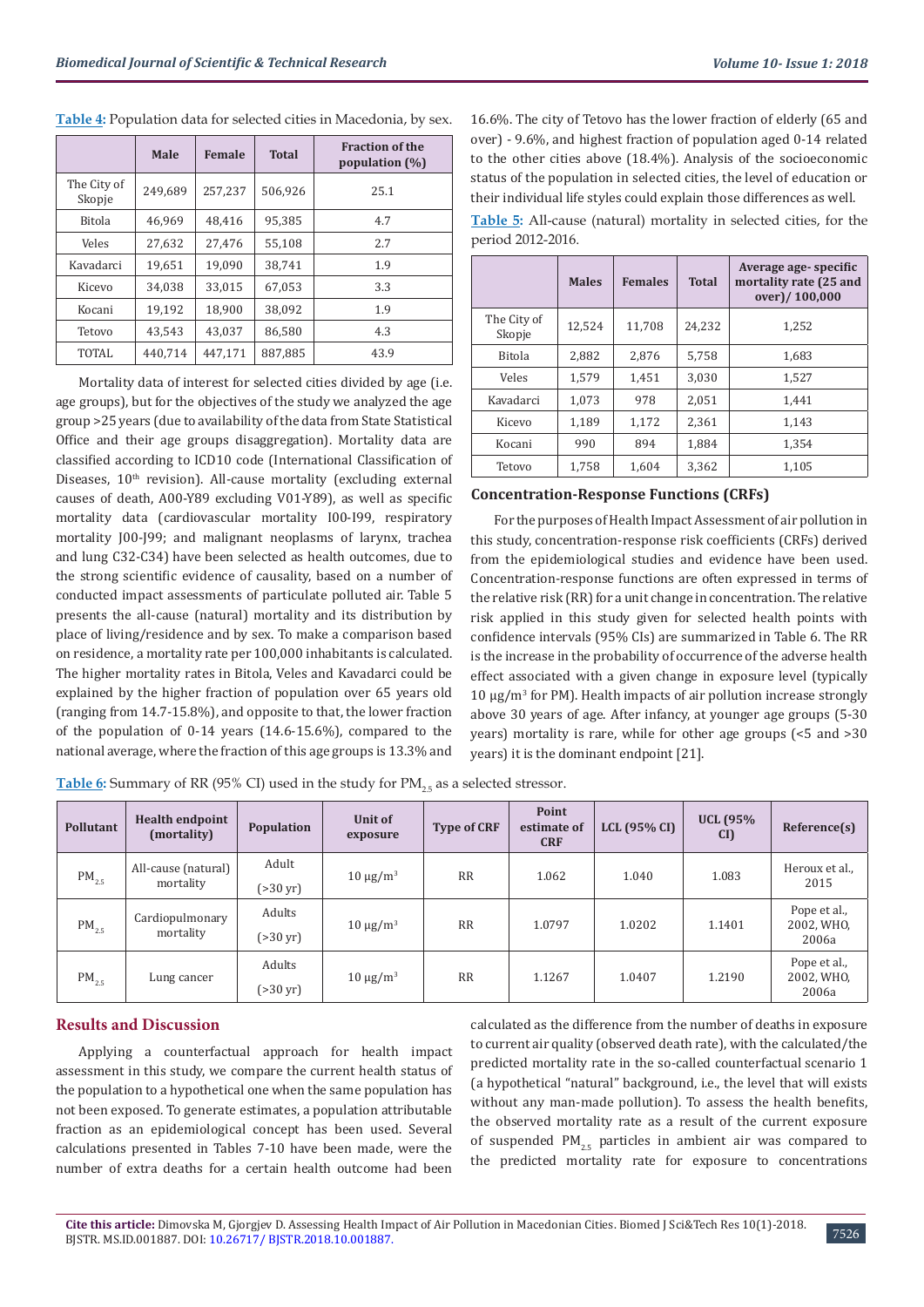that correspond to EU limit values (25  $\mu$ g/m<sup>3</sup>, target value from Directive  $2008/50/EC$ ) and WHO (10  $\mu$ g/m<sup>3</sup>, target value from WHO AQG). Table 8 HRAPIE experts recommended estimation of mortality effects in adult populations (age 30+ years) as most relevant indicator since most of the health effect evidence comes from studies focused on populations in this age group [7]. The average mortality (adults, 25+) for the observed five-year period in the selected cities in Macedonia is 8,535 (All-cause mortality,

except external). If expressed in absolute numbers, 1,903 human lives (additional, extra deaths) (CI95% 1296 to 2429) in the selected cities are lost annually, attributable to exposure to current levels of  $PM_{25}$  particles in ambient air, which is 22.3% of the total all-cause deaths (excluding external). Annually, 908 lives could be saved if the PM<sub>2.5</sub> concentrations are brought to the EU limit value, and a total of 1,547 lives respectively if the WHO limit values are reached (Tables 7 & 8).

**Table 7:** Five-year all-cause mortality and deaths attributable to PM<sub>25</sub> air pollution.

|                    |              | All-cause mortality <sup>a</sup> |              |       | $PM_{2x}$ attributable deaths |       |
|--------------------|--------------|----------------------------------|--------------|-------|-------------------------------|-------|
|                    | <b>Males</b> | <b>Females</b>                   | <b>Total</b> | #     | 95% CI                        | (% )  |
| The City of Skopje | 2.505        | 2,341                            | 4,846        | 1,052 | 736.0-1379.1                  | 21.7  |
| Bitola             | 576          | 575                              | 1,151        | 223   | 155.6-294.2                   | 19.4  |
| Veles              | 316          | 290                              | 606          | 109   | 75.7-143.9                    | 18.0  |
| Kavadarci          | 215          | 195                              | 410          | 85    | 59.6-112.0                    | 20.7  |
| Kicevo             | 238          | 234                              | 472          | 113   | 79.5-147.6                    | 23.9  |
| Kocani             | 198          | 179                              | 377          | 60    | 41.8-80.2                     | 15.9  |
| Tetovo             | 351          | 321                              | 672          | 260   | 188.7-328.2                   | 38.7  |
| <b>TOTAL</b>       | 4,399        | 4,135                            | 8,534        | 1,903 | 1,296-2,429                   | 22.3% |

NOTE: aA00-Y89, excluding V01-Y89

Table 8: Potential health benefits of reducing annual PM<sub>25</sub> levels in terms of total non-external mortality.

|                                    | <b>Stressor</b>                   |                                 | Age-specific                                                                  |       |               |                               | <b>Reduction potential</b> |                         |
|------------------------------------|-----------------------------------|---------------------------------|-------------------------------------------------------------------------------|-------|---------------|-------------------------------|----------------------------|-------------------------|
| City                               | $PM_{2.5}$ (µg/<br>m <sup>3</sup> | <b>RR-MK</b><br><b>Exposure</b> | Mt rate (25<br>Deaths (5-<br><b>PAF</b> <sup>b</sup><br>and over)/<br>100,000 |       | year average) | <b>Attributable</b><br>deaths | <b>EU</b> annual LV        | <b>WHO</b> annual<br>LV |
| The City of<br>Skopje <sup>a</sup> | 43                                | 1.29                            | 1,252                                                                         | 0.067 | 4,846.0       | 1,052.0                       | 482.5                      | 847.7                   |
| Bitola                             | 38                                | 1.25                            | 1,683                                                                         | 0.012 | 1,151.6       | 223.3                         | 84.0                       | 173.4                   |
| Veles                              | 35                                | 1.23                            | 1,527                                                                         | 0.006 | 606.0         | 108.9                         | 34.3                       | 82.2                    |
| Kavadarci                          | 41                                | 1.27                            | 1,441                                                                         | 0.005 | 410.2         | 85.3                          | 36.5                       | 67.8                    |
| Kicevo                             | 48                                | 1.30                            | 1,143                                                                         | 0.011 | 472.2         | 113.1                         | 59.2                       | 93.8                    |
| Kocani                             | 31                                | 1.20                            | 1,354                                                                         | 0.004 | 376.8         | 60.4                          | 12.9                       | 43.4                    |
| Tetovo                             | 85                                | 1.64                            | 1,105                                                                         | 0.027 | 672.4         | 260.2                         | 198.4                      | 238.1                   |
| <b>TOTAL</b>                       |                                   |                                 |                                                                               |       | 8,535         | 1,903                         | 908                        | 1,546                   |

NOTE: aRisk based on fixed measurements of PM2.5 (the rest is based on estimations of PM2.5). bPopulation attributable fraction LV = Limit values

The findings of the study conducted in Sao Paulo, Brazil show that reaching WHO standards of  $PM_{2.5}$  (10  $\mu$ g/m<sup>3</sup>), the city would avoid more than 5,012 premature deaths (equivalent to 266,486 life years' gain), life expectancy would have increased by 15.8 months and money saving would be US\$ 15.1 billion annually [22]. Though attributable death in epidemiology refers to the number of (premature) deaths attributable to the factor(s) of interest, this does not mean that removal of exposure will permanently reduce the number of death. Deaths are due to happen anyway but can be postponed, and exposure to air pollution is only one of several risk factors that can contribute to development of chronic diseases and ultimately death [23]. The impacts vary proportionately due to the linear association between concentrations and adverse health effects. As no thresholds is known for the adverse health effects of  $PM_{10}$  any additional reduction in concentrations down to the natural background level of 6-7  $\mu$ g/ m<sup>3</sup> of PM<sub>10</sub> would result in health gains [16]. Having in mind that IARC (International Agency for Research on Cancer) in 2013 classified air pollution mixture and particulate air pollution as a carcinogenic to humans (Group 1) [24], it is expected that impact of the particulate air pollution in the country on the occurrence of malignant neoplasms of the respiratory system and its mortality, will be significant.

In accordance to this, extra deaths caused by lung cancer in the selected cities that could be attributed to polluted air with suspended PM<sub>25</sub> particles are 181 (95% CI 70 to 255), representing 40.0% of the total mortality from this malignant disease (Table 9). However, temporality is an important factor in this assessments. According to authors of the Italian study, "It is correct to assume that reductions in average concentrations produce the estimated health gains. It is not possible to determine precisely the period of time over which these gains are achieved. This is especially uncertain for long-term mortality, because the induction time is not known. In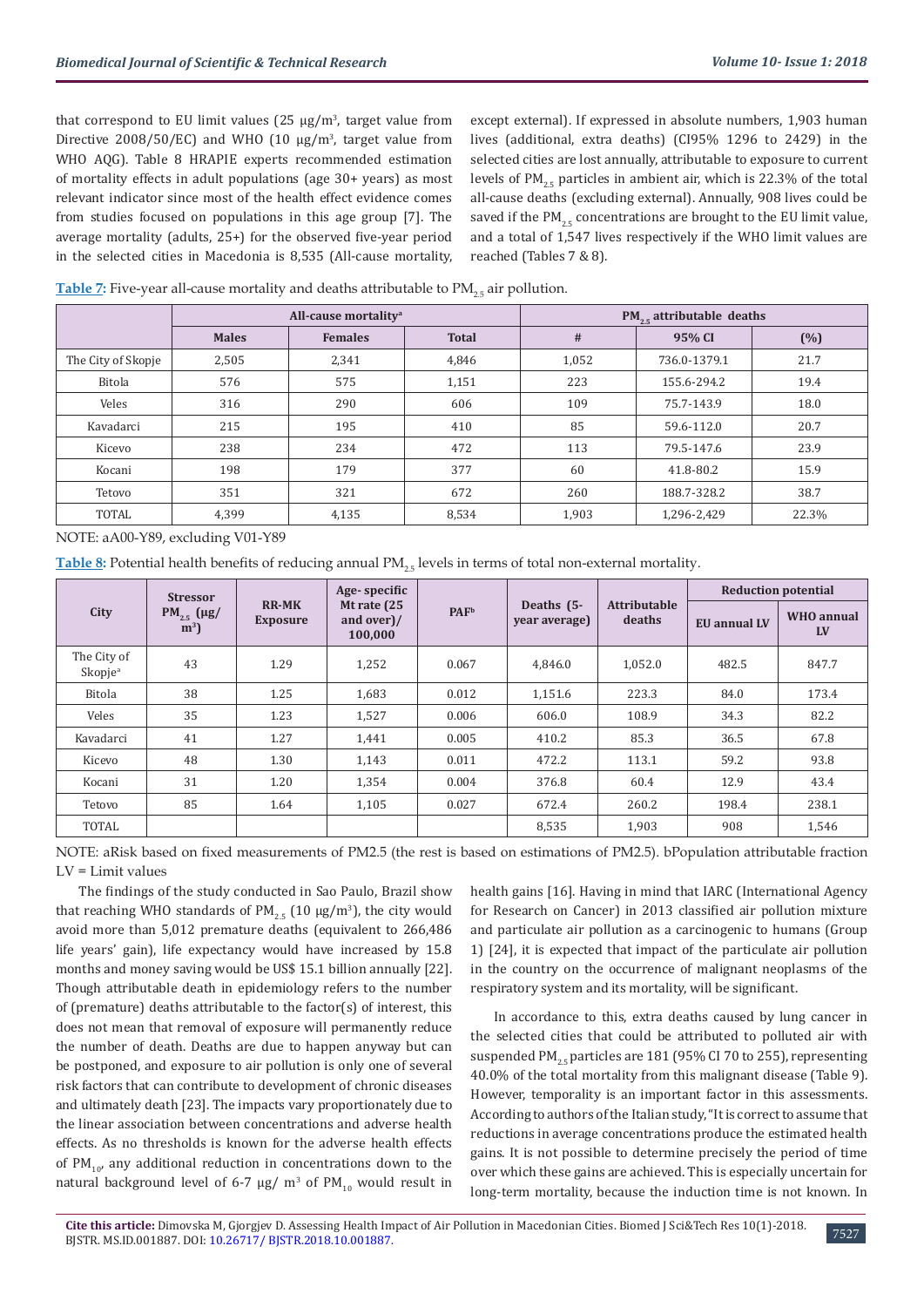the case of mortality from lung cancer, health benefits would follow reductions in concentrations with a substantial delay, while they would be almost immediate for acute effects, which represent most of the considered health effects" [16]. The reduction was observed specifically for deaths due to cardiovascular and respiratory disease and not from lung cancer, which is a disease with a longer period of latency and less reversibility. These findings suggest that the mortality effects of long-term air pollution may be at least partially reversible over periods of a decade [25].

**Table 9:** Potential health benefits of reducing annual PM<sub>25</sub> levels in terms of malignant neoplasm of the larynx, trachea, bronchi and lung.

|                                    |                                            |                                 | Age-specific                         |                         |                             |                               | <b>Reduction potential</b> |                         |
|------------------------------------|--------------------------------------------|---------------------------------|--------------------------------------|-------------------------|-----------------------------|-------------------------------|----------------------------|-------------------------|
| City                               | Stressor PM <sub>25</sub><br>$(\mu g/m^3)$ | <b>RR-MK</b><br><b>Exposure</b> | Mt rate (25<br>and over)/<br>100,000 | <b>PAF</b> <sup>b</sup> | Deaths (5-<br>year average) | <b>Attributable</b><br>deaths | EU annual LV               | <b>WHO</b><br>annual LV |
| The City of<br>Skopje <sup>a</sup> | 43                                         | 1.67                            | 73                                   | 0.144                   | 282.2                       | 111.2                         | 54.5                       | 91.8                    |
| Bitola                             | 38                                         | 1.56                            | 64                                   | 0.026                   | 44.0                        | 15.7                          | 6.3                        | 12.5                    |
| Veles                              | 35                                         | 1.51                            | 75                                   | 0.014                   | 29.8                        | 9.9                           | 3.4                        | 7.7                     |
| Kavadarci                          | 41                                         | 1.63                            | 81                                   | 0.012                   | 23.0                        | 8.7                           | 4.0                        | 7.1                     |
| Kicevo                             | 48                                         | 1.77                            | 55                                   | 0.025                   | 22.8                        | 9.8                           | 5.5                        | 8.3                     |
| Kocani                             | 31                                         | 1.45                            | 69                                   | 0.008                   | 19.2                        | 5.8                           | 1.3                        | 4.3                     |
| Tetovo                             | 85                                         | 2.76                            | 51                                   | 0.070                   | 31                          | 19.6                          | 15.8                       | 18.3                    |
| <b>TOTAL</b>                       |                                            |                                 |                                      |                         | 452                         | 181                           | 91                         | 150                     |

NOTE: aRisk based on fixed measurements of PM2.5 (the rest is based on estimations of PM2.5). bPopulation attributable fraction LV = Limit values

Table 10 presents the range of the health benefit for the population in selected cities if current concentrations of the pollutant are brought to the EU and/or WHO limit values in terms of cardiopulmonary mortality (ICD10 code I00-I99; J00-J99). As expected, the greatest losses (extra deaths per 100,000 population) are noticed in the cities with higher annual mean concentrations of PM<sub>2.5</sub> - Tetovo, with 243 extra deaths and Kavadarci 180. By decreasing concentrations of particles to the limit values of EU or WHO, 14.3% and 23.6% respectively of the total mortality due to cardio-respiratory diseases will be avoided. Potential health benefits range from 11.5 to 381.9 lives (a total of 722) that would have been saved if the EU's limit values were reached, and from 38 to 646 (total 1,193) if reaching the WHO limit values. Global Burden of Disease Study 2015 (GBD), estimated that long-term exposure to ambient  $PM_{25}$  caused 4.2 million deaths and 103.1 million lost years of healthy life in 2015, which is 7.6% of total global mortality. Deaths attributable to ambient  $PM_{25}$  increased from 3.5 million in 1990 to 4.2 million in 2015. PM<sub>25</sub> was the fifth-ranking global mortality risk factor. For the purposes of this study, integrated exposure-response functions (IERs) have been developed for each cause of death to estimate the relative risk of mortality over the global ambient annual mean  $PM_{25}$  concentrations. During this this calculations, the functions for the five causes of death (including high blood pressure, smoking ambient particulate matter pollution etc.) are non-linear, with a greater change in relative risk for lower concentrations compared with higher values [26].

**Table 10:** Potential health benefits of reducing annual PM<sub>25</sub> levels in terms of cardiopulmonary mortality/diseases.

|                                    |                                            |                                 | Age-specific                                                       |       |                               |                         | <b>Reduction potential</b> |                      |  |
|------------------------------------|--------------------------------------------|---------------------------------|--------------------------------------------------------------------|-------|-------------------------------|-------------------------|----------------------------|----------------------|--|
| City                               | Stressor PM <sub>25</sub><br>$(\mu g/m^3)$ | <b>RR-MK</b><br><b>Exposure</b> | Mt rate $(25)$<br><b>PAF</b> <sup>b</sup><br>and over)/<br>100,000 |       | Deaths $(5-$<br>year average) | Attribu table<br>deaths | <b>EU</b><br>annual LV     | <b>WHO</b> annual LV |  |
| The City of<br>Skopie <sup>a</sup> | 44                                         | 1.40                            | 728                                                                | 0.103 | 2,816.6                       | 791.1                   | 381.9                      | 646.4                |  |
| Bitola                             | 38                                         | 1.34                            | 791                                                                | 0.016 | 541.4                         | 133.7                   | 51.4                       | 104.6                |  |
| Veles                              | 35                                         | 1.31                            | 1,037                                                              | 0.008 | 411.4                         | 94.4                    | 30.4                       | 71.8                 |  |
| Kavadarci                          | 41                                         | 1.37                            | 931                                                                | 0.007 | 264.8                         | 69.9                    | 30.6                       | 56.0                 |  |
| Kicevo                             | 48                                         | 1.45                            | 790                                                                | 0.015 | 326.6                         | 98.8                    | 52.8                       | 82.6                 |  |
| Kocani                             | 31                                         | 1.27                            | 918                                                                | 0.005 | 255.6                         | 52.5                    | 11.5                       | 38.0                 |  |
| Tetovo                             | 85                                         | 1.92                            | 727                                                                | 0.038 | 442.0                         | 210.1                   | 163.1                      | 193.5                |  |
| <b>TOTAL</b>                       |                                            |                                 |                                                                    |       | 5,058                         | 1,451                   | 722                        | 1,193                |  |

**Cite this article:** Dimovska M, Gjorgjev D. Assessing Health Impact of Air Pollution in Macedonian Cities. Biomed J Sci&Tech Res 10(1)-2018. 818 Che this at title: Diffuorska M, ujorgjev D. Assessing Heath Hipact of All Fondtion in Matedonian Cities. Diomed J Scketch Res 10(1)-2016.<br>BJSTR. MS.ID.001887. DOI: [10.26717/ BJSTR.2018.10.001887](http://dx.doi.org/10.26717/BJSTR.2018.10.001887).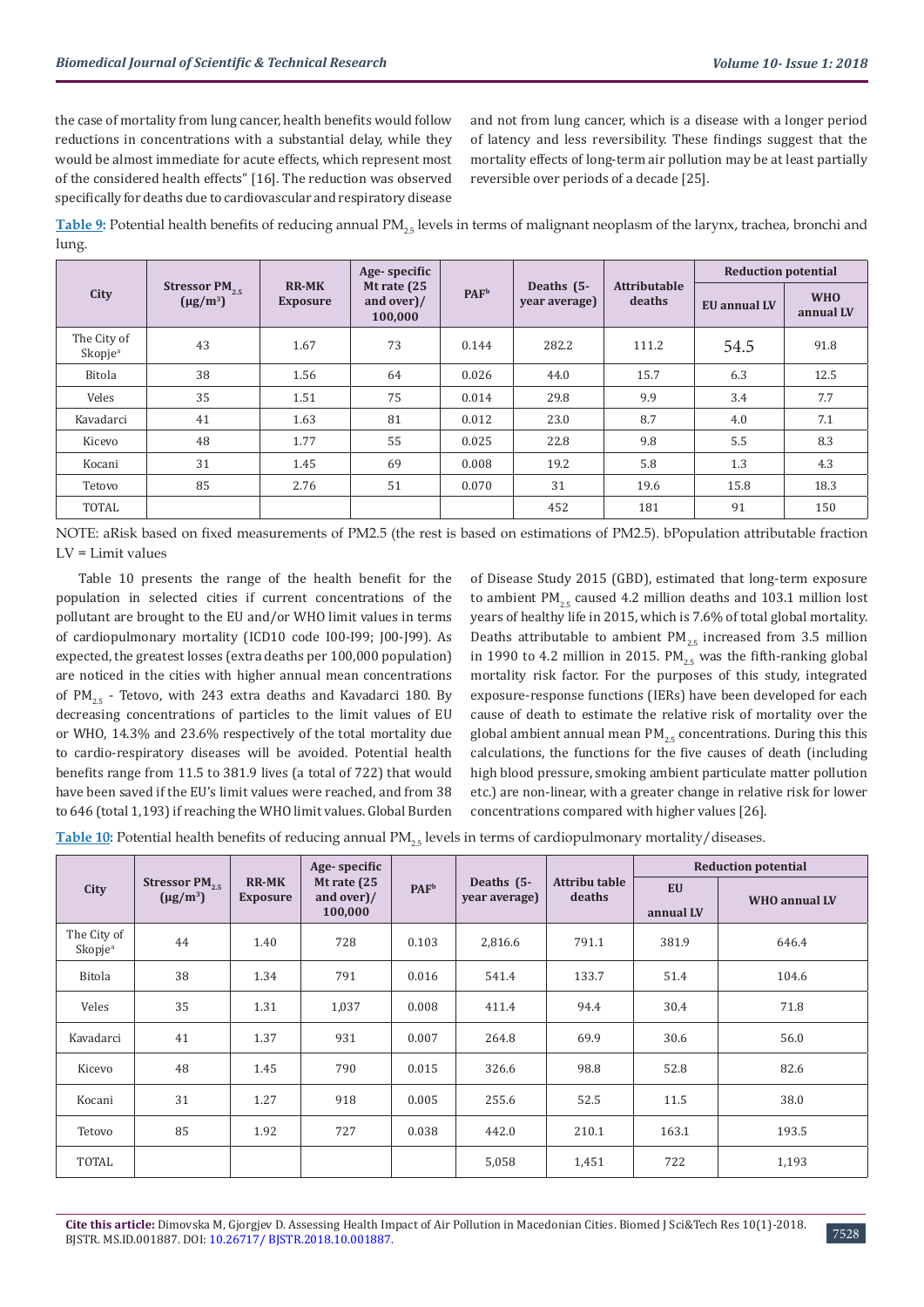Regarding the choice of the stressor (pollutant), although in most of the studies the outdoor air pollution risk factor was PM10, a more accurate measure of the burden of disease would be PM2.5, concentrations which include fine particles and gaseous materials (NOx, Sox, CO,  $O_{3'}$ , etc.). Considering the possible harmful effects of  $PM_{25}$ , the United States, European Union, and WHO have revised their recommended air pollution criteria (for example, the U.S. used ultrafine particles as a criterion of atmospheric environment). Korea has also attempted to include  $PM_{25}$  as a new criterion to improve atmospheric environment [27].

One of the limitations of this study is the fact that missing  $PM_{2.5}$ measurements may have an influence on the results if we use an approximation for the missing values of  $PM_{2.5}$ , through the  $PM_{10}/$  $PM_{2.5}$  ratios. Furthermore, the use of mortality data for the age group 25+ instead 30+ due to the availability of the data obtained from State Statistical Office, could be another limitation but not significant for the calculations. Chronic effect of  $PM_{2.5}$  particles is considered by estimating the number of extra deaths due to long-term exposure to polluted air. In contrast, morbidity can be considered in terms of short-term exposure to air pollution (e.g. number of hospital admissions for cardiorespiratory diseases, asthma and symptoms of bronchitis).

Today it is well known that chronic morbidity has a significant impact on health and the health system in addition to the acute effects of air pollution [28]. Finally, the high tobacco prevalence in the country (46.7% in men and 27.8% in women, 2016) and common exposure to environmental tobacco smoke should be considered [29]. In the EU-28, the number of premature deaths attributed to PM<sub>2.5</sub> is 436,000, in relative terms, when considering YLL per 100,000 inhabitants. The largest impacts are observed in the central and eastern European countries where the highest concentrations are observed, i.e. Kosovo, Bulgaria, the former Yugoslav Republic of Macedonia, Poland, Serbia, Hungary, Romania, Greece, the Czech Republic and Slovakia. The premature deaths rate per 100,000 attributed to PM<sub>2.5</sub> is highest in Kosovo – 194.4/100,000; Macedonia 162.9, Serbia 149.4 and Montenegro 96.6 per 100,000 respectively [30]. The findings of the EBD study for six European countries and nine stressors analyzed, show that exposure to  $PM_{2.5}$ is the most significant environmental factor affecting public health. Overall 67% of the estimated environmental burden of disease was explained to that exposure. Impact of the particulate matter are lowest in Finland and France, and the highest in Belgium and Italy which are known to be hotspots of particulate matter air pollution [14]. The current rate of premature deaths due to  $PM_{25}$  exposures in the City of Skopje is 208 (per 100,000), Tetovo 301, Kavadarci 220, while in Kocani taken as the control city in the study (with the lowest mean concentration of  $PM_{25}$ , the rate of extra deaths is 159/100,000. Compared to the calculations of the number of additional deaths in three European cities using the coefficients for CRFs from the ACS study, in Budapest, Hungary with  $PM_{25}$  annual mean concentration  $34 \mu g/m^3$ , the number of extra deaths was 4079 (353/100,000); in Paris the number of extra deaths was 3543  $(91/100,000)$  with annual mean concentrations of 16  $\mu$ g/m<sup>3</sup>, while in Stockholm with an average annual concentration of 9  $\mu$ g/m<sup>3</sup>, there were 589 extra deaths (74/100,000). The study shows that

using risk estimates from the European Study of Cohorts for Air Pollution Effects (ESCAPE) instead of the American Cancer Society (ACS) study could nearly double the attributable burden of ambient air pollution [31].

It should be noted that obtained results for the number of extra deaths in all studies are influenced by other factors, such as the age distribution of the population (those at older ages are at higher risks [31-33], the presence of larger groups of vulnerable population or population with a lower level of education [16] and lifestyle factors, such as smoking, time spent outdoors etc. In the Nordic region, the change in demography alone leads to a 20% increase in the PM-related mortality due to the increasing fraction of people older than 65 (60% grow) versus 10% increment of the total population [34]. Transition to healthy and sustainable societal and individual behaviors, calling for integrated measures both at a system and at a local level is recognized as an urgent need in the INHERIT Project. Coherent actions from governments, the private sector and citizens are needed [35].

#### **Conclusion**

The selection of mortality as the only health outcome for assessing the risks and benefits of actions in air pollution is the best choice given that it is available from the high-quality database of the State Statistical Office. The estimated impact on mortality is significant and not negligible. According to the findings and projections of this study in the selected Macedonian cities, 1903 lives annually are lost due to exposure to current levels of particulate air pollution, with highest burden from the total mortality in Tetovo, Bitola, Kavadarci and Skopje. The mortality rate attributable to air pollution (population weighted mortality) due to  $PM_{25}$  exposures (per 100,000 populations) is highest in the city of Tetovo 301; Bitola 234; Kavadarci 220 and Skopje with 208, while in Kocani selected as a control city in the study, the rate of attributable deaths is 159/100,000.

If the limit values of the PM particles comply with the existing EU limit values, 908 lives will be saved, and 1,547 respectively if the recommended maximum level of the WHO is reached. Using the counterfactual approach for Health Impact Assessment rather than a predictive one and quantifying the health burden due to air pollution, we want to urge and encourage the authorities to take actions. Air pollution policies are interlinked to policies and actions in many different sectors - energy sector, transport and trade, household and construction, agriculture and biodiversity etc. Thus, most of this measures will contribute to cleaner air and would have effects on the human health and well-being, benefits for the ecosystem, reinforced with sustainable individual behavioral changes in the areas of living, moving and consumption. The next step could be to apply the predictive approach of Health Impact Assessment that will assess the benefits of the implementation of specific policies and their impact - changes in the baseline mortality or disease rate. Mortality is only the tip of the iceberg of effects of air pollution. Morbidity attributable to air pollution is expected to be significant. The costs of morbidity are not only caused by direct health care related expenditures, but also by sick leaves from work and school.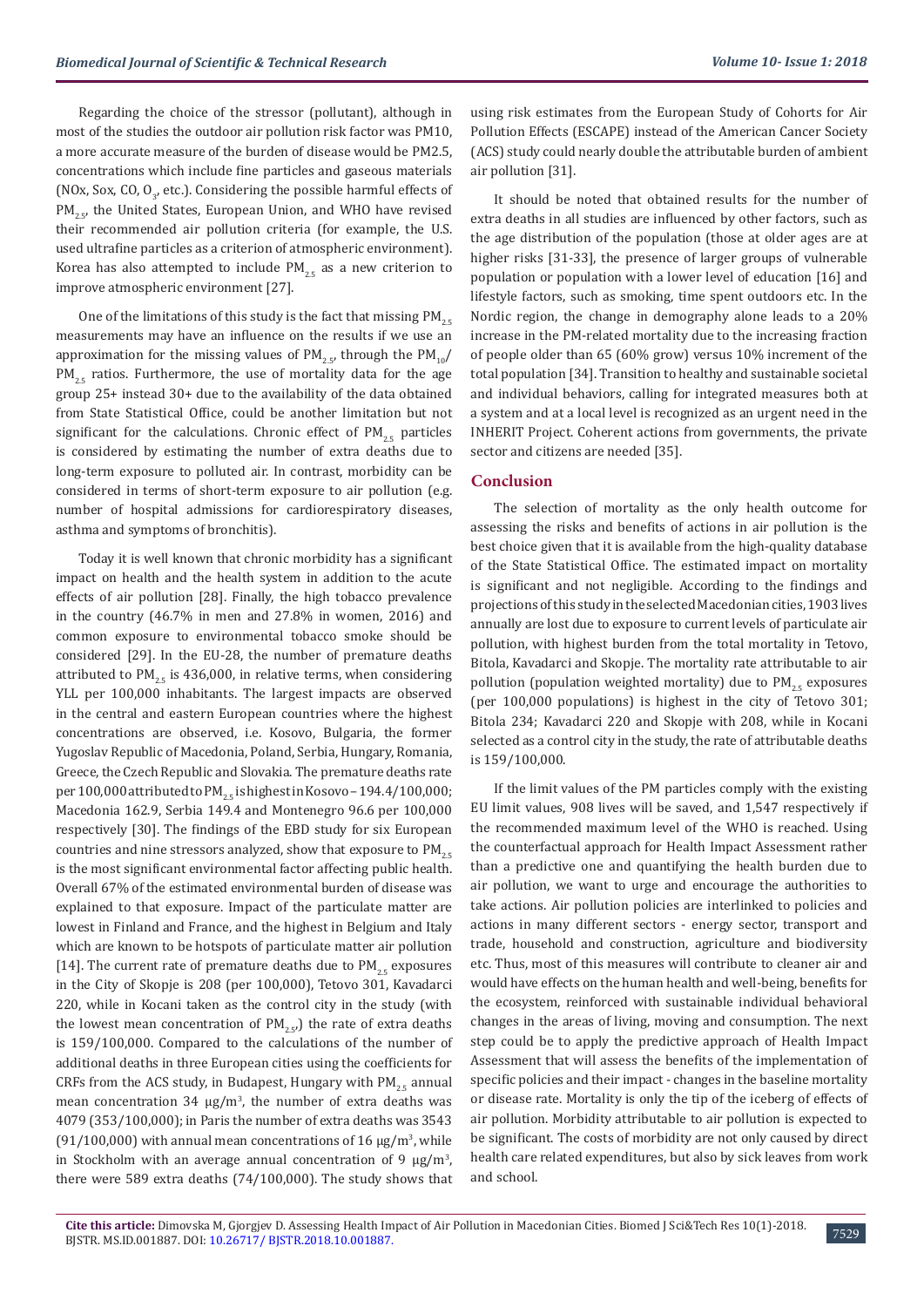Future studies should include morbidity endpoints, to gain a better overall picture of the impact of air pollution in the country. Beside the limitations and constrained by major uncertainties, this assessment should be a valuable input to national and local authorities to become aware about the magnitude of the problem, and take responsibilities toward the prioritizing the actions, strengthen the control of the ambient air pollution, consistent implementation of the legislation and enhance the inter-sectoral cooperation. This kind of estimations should be a base of the decision-making process at any level, from local to national.

#### **Acknowledgement**

Part of this work was funded by EU Twinning programme Project MK 12 IB EN 01 (Further strengthening the capacities for effective implementation of the Acquis in the field of air quality). We also acknowledge with appreciation the contribution of Marco Martuzzi (WHO ECEH Bonn, Germany) for the constant support during the calculation process.

#### **References**

- 1. [\(2016\) NECE \(United Nations Economic Commission for Europe\) 2016](https://www.unece.org/mission.html)  [Clean Air for Life, Europe.](https://www.unece.org/mission.html)
- 2. [\(2012\) OECD \(Organization for Economic Co-operation and](http://www.oecd.org/env/indicators-modelling-outlooks/oecd-environmental-outlook-1999155x.htm)  [Development\) Environmental Outlook to 2050: The Consequences of](http://www.oecd.org/env/indicators-modelling-outlooks/oecd-environmental-outlook-1999155x.htm)  [Inaction India.](http://www.oecd.org/env/indicators-modelling-outlooks/oecd-environmental-outlook-1999155x.htm)
- 3. [\(2016\) WHO \(World Health Organization\) Ambient air pollution: a](http://www.who.int/phe/publications/air-pollution-global-assessment/en/)  [global assessment of exposure and burden of disease, Geneva.](http://www.who.int/phe/publications/air-pollution-global-assessment/en/)
- 4. [Pope CA, Burnett RT, Thurston GD, Thun MJ, Calle EE, et al. \(2004\)](https://www.ncbi.nlm.nih.gov/pubmed/14676145)  [Cardiovascular mortality and long-term exposure to particulate air](https://www.ncbi.nlm.nih.gov/pubmed/14676145)  [pollution: epidemiological evidence of general pathophysiological](https://www.ncbi.nlm.nih.gov/pubmed/14676145)  [pathways of disease. Circulation 109: 71-77.](https://www.ncbi.nlm.nih.gov/pubmed/14676145)
- 5. [Hoek G, Brunekreef B, Goldbohm S, Fischer P, Van den Brandt PA \(2002\)](https://www.ncbi.nlm.nih.gov/pubmed/12401246)  [Association between mortality and indicators of traffic-related air](https://www.ncbi.nlm.nih.gov/pubmed/12401246)  [pollution in the Netherlands: a cohort study. Lancet, 360: 1203-1209](https://www.ncbi.nlm.nih.gov/pubmed/12401246)
- 6. [\(2013\) WHO \(World Health Organization\) Review of evidence on health](http://www.euro.who.int/en/health-topics/environment-and-health/air-quality/publications/2013/review-of-evidence-on-health-aspects-of-air-pollution-revihaap-project-final-technical-report)  [aspects of air pollution-REVIHAAP project. Technical report, USA.](http://www.euro.who.int/en/health-topics/environment-and-health/air-quality/publications/2013/review-of-evidence-on-health-aspects-of-air-pollution-revihaap-project-final-technical-report)
- 7. [\(2013\) WHO \(World Health Organization\) Health risks of air pollution in](http://www.euro.who.int/__data/assets/pdf_file/0006/238956/Health_risks_air_pollution_HRAPIE_project.pdf?ua=1)  [Europe-HRAPIE project. Recommendations for concentration–response](http://www.euro.who.int/__data/assets/pdf_file/0006/238956/Health_risks_air_pollution_HRAPIE_project.pdf?ua=1)  [functions for cost–benefit analysis of particulate matter, ozone and](http://www.euro.who.int/__data/assets/pdf_file/0006/238956/Health_risks_air_pollution_HRAPIE_project.pdf?ua=1)  [nitrogen dioxide, USA.](http://www.euro.who.int/__data/assets/pdf_file/0006/238956/Health_risks_air_pollution_HRAPIE_project.pdf?ua=1)
- 8. [Svetlana Stanišić Stojića, Nemanja Stanišićb, Andreja Stojićc, and Andrej](https://www.ncbi.nlm.nih.gov/pubmed/26699658)  [Šoštarićc \(2015\) Single and combined effects of air pollutants on](https://www.ncbi.nlm.nih.gov/pubmed/26699658)  [circulatory and respiratory system-related mortality in Belgrade, Serbia.](https://www.ncbi.nlm.nih.gov/pubmed/26699658)  [Journal of Toxicology and Env. Health Part A, 79\(1\): 1-11.](https://www.ncbi.nlm.nih.gov/pubmed/26699658)
- 9. [Jorgensen, Erika, Shkaratan, Maria \(2014\) Former Yugoslav Republic of](http://documents.worldbank.org/curated/en/949621468090285546/Former-Yugoslav-Republic-of-Macedonia-Green-growth-country-assessment)  [Macedonia - Green growth country assessment. Washington, DC: World](http://documents.worldbank.org/curated/en/949621468090285546/Former-Yugoslav-Republic-of-Macedonia-Green-growth-country-assessment)  [Bank Group.](http://documents.worldbank.org/curated/en/949621468090285546/Former-Yugoslav-Republic-of-Macedonia-Green-growth-country-assessment)
- 10. [Meisner C, Gjorgjev D, Tozija F \(2015\) Estimating Health Impacts and](http://www.seejph.com/index.php/seejph/article/view/9)  [economic costs of air pollution in Republic of Macedonia. SEEJPH.](http://www.seejph.com/index.php/seejph/article/view/9)
- 11. [\(2017\) MoEPP \(Ministry of Environment and Physical Planning\) \(2017\)](http://air.moepp.gov.mk/wp-content/uploads/2017/07/AirQualityReport_EN.pdf)  [Macedonian Air Quality Assessment Report for the period 2005-2015.](http://air.moepp.gov.mk/wp-content/uploads/2017/07/AirQualityReport_EN.pdf)
- 12. [\(2010\) WHO \(World Health Organization\) \(2010\) Health impact](https://www.who.int/hia/en/)  [assessment \(HIA\) USA.](https://www.who.int/hia/en/)
- 13. [Fann N, Bell ML, Walker K, Hubbell B \(2011\) Improving the linkages](https://www.ncbi.nlm.nih.gov/pubmed/21816702)  [between air pollution epidemiology and quantitative risk assessment.](https://www.ncbi.nlm.nih.gov/pubmed/21816702)  [Environ Health Perspect.](https://www.ncbi.nlm.nih.gov/pubmed/21816702)
- 14. [Hänninen O, Knol AB, Jantunen M, Lim TA, EBoDE Working Group, et al.](https://www.ncbi.nlm.nih.gov/pubmed/24584099)  [\(2014\) Environmental burden of disease in Europe: assessing nine risk](https://www.ncbi.nlm.nih.gov/pubmed/24584099)

[factors in six countries. Environ factors in six countries. Environ Health](https://www.ncbi.nlm.nih.gov/pubmed/24584099) [Perspect.](https://www.ncbi.nlm.nih.gov/pubmed/24584099)

- 15. [Hertz Picciotto \(1995\) Epidemiology and quantitative risk assessment:](https://www.ncbi.nlm.nih.gov/pmc/articles/PMC1615131/) [a bridge from science to policy. Am J Public Health, 85\(4\): 484-491.](https://www.ncbi.nlm.nih.gov/pmc/articles/PMC1615131/)
- 16. [Martuzzi M \(2006\) Health impact of PM10 and Ozone in 13 Italian cities.](http://www.euro.who.int/__data/assets/pdf_file/0012/91110/E88700.pdf)
- 17. [Macedonian Environmental Information Centre, Ministry of](http://www.moepp.gov.mk/?page_id=1140&lang=en) [Environment and Physical Planning. Air Quality portal, Macedonia.](http://www.moepp.gov.mk/?page_id=1140&lang=en)
- 18. [Rumrich I, Dimovska M, Gjorgjev D, Hänninen O \(2016\) Particulate](https://www.researchgate.net/publication/309742628_Particulate_matter_measurements_in_Macedonia_for_health_impact_assessment) [matter measurements in Macedonia for health impact assessment.](https://www.researchgate.net/publication/309742628_Particulate_matter_measurements_in_Macedonia_for_health_impact_assessment)
- 19. [\(2004\) CAFE \(Clean Air for Europe\) Working Group on Particulate](http://ec.europa.eu/environment/archives/cafe/pdf/working_groups/2nd_position_paper_pm.pdf) [Matter.](http://ec.europa.eu/environment/archives/cafe/pdf/working_groups/2nd_position_paper_pm.pdf)
- 20. Munir S (2017) Analyzing Temporal Trends in the Ratios of  $PM_{25}/PM_{10}$ [in the UK. Aerosol and Air Quality Research 17: 34-48.](http://aaqr.org/files/article/142/4_AAQR-16-02-OA-0081_34-48.pdf)
- 21. [Lentomaki H \(2018\) Health impacts of ambient air pollution in Finland.](https://www.mdpi.com/1660-4601/15/4/736) [Int J Environ Res Public Health 15\(4\): 736.](https://www.mdpi.com/1660-4601/15/4/736)
- 22. [Abe K C, Miraglia SG EK \(2016\) Health Impact Assessment of Air Pollution](https://www.ncbi.nlm.nih.gov/pmc/articles/PMC4962235/) in São Paulo, Brazil. International [Research and Public Health 13\(7\): 694.](https://www.ncbi.nlm.nih.gov/pmc/articles/PMC4962235/)
- 23. [Brunekreef B, Miller BG, Hurley JF \(2007\) The brave new world of lives](https://www.ncbi.nlm.nih.gov/pubmed/18049188) [sacrificed and saved, deaths attributed and avoided.](https://www.ncbi.nlm.nih.gov/pubmed/18049188)  [Epidemiology 18\(6\): 785-788.](https://www.ncbi.nlm.nih.gov/pubmed/18049188)
- 24. [\(2013\) WHO \(World Health Organization\) Press release No. 221.](http://www.euro.who.int/en/health-topics/environment-and-health/air-quality/news/news/2013/10/outdoor-air-pollution-a-leading-environmental-cause-of-cancer-deaths)
- 25. [Laden F, Schwartz J, Speizer FE, Dockery DW \(2006\) Reduction in Fine](https://www.ncbi.nlm.nih.gov/pubmed/16424447) [Particulate Air Pollution and Mortality: Extended Follow-up of the](https://www.ncbi.nlm.nih.gov/pubmed/16424447) [Harvard Six Cities Study. American Journal of Respiratory and Critical](https://www.ncbi.nlm.nih.gov/pubmed/16424447) [Care Medicine 173\(6\): 667-672.](https://www.ncbi.nlm.nih.gov/pubmed/16424447)
- 26. [Cohen, Aaron J \(2017\) Estimates and 25-year trends of the global](https://www.thelancet.com/journals/lancet/article/PIIS0140-6736(17)30505-6/fulltext) [burden of disease attributable to ambient air pollution: an analysis of](https://www.thelancet.com/journals/lancet/article/PIIS0140-6736(17)30505-6/fulltext) [data from the Global Burden of Diseases Study. The Lancet 389\(10082\):](https://www.thelancet.com/journals/lancet/article/PIIS0140-6736(17)30505-6/fulltext) [1907-1918.](https://www.thelancet.com/journals/lancet/article/PIIS0140-6736(17)30505-6/fulltext)
- 27. [Yoon SJ, Kim HS, Ha J, Kim EJ \(2015\) Measuring the Environmental Burden](https://www.ncbi.nlm.nih.gov/pmc/articles/PMC4515701/) [of Disease in South Korea: A Population-Based Study. International](https://www.ncbi.nlm.nih.gov/pmc/articles/PMC4515701/) [Journal of Environmental Research and Public Health12\(7\): 7938-7948.](https://www.ncbi.nlm.nih.gov/pmc/articles/PMC4515701/)
- 28. [Perez L, Declercq, Iñiguez C, Aguilera I, Badaloni C, et al. \(2013\)](https://www.ncbi.nlm.nih.gov/pubmed/23520318) [Chronic burden of near-roadway traffic pollution in 10 European cities](https://www.ncbi.nlm.nih.gov/pubmed/23520318) [\(APHEKOM network\) \(2013\) Eur Respir J 42\(3\): 594-605](https://www.ncbi.nlm.nih.gov/pubmed/23520318).
- 29. [\(2016\) WHO \(World Health Organization\) Tobacco Control Fact Sheet.](http://www.euro.who.int/__data/assets/pdf_file/0011/312599/Tobacco-control-fact-sheet-TFYRofMacedonia.pdf) [The former Yugoslav Republic of Macedonia. Health impact of tobacco](http://www.euro.who.int/__data/assets/pdf_file/0011/312599/Tobacco-control-fact-sheet-TFYRofMacedonia.pdf) [policies in line with the WHO Framework Convention on Tobacco](http://www.euro.who.int/__data/assets/pdf_file/0011/312599/Tobacco-control-fact-sheet-TFYRofMacedonia.pdf) [Control \(WHO FCTC\).](http://www.euro.who.int/__data/assets/pdf_file/0011/312599/Tobacco-control-fact-sheet-TFYRofMacedonia.pdf)
- 30. [\(2016\) EEA \(European Environmental Agency\). Air quality in Europe](https://www.eea.europa.eu/publications/air-quality-in-europe-2017) [Report.](https://www.eea.europa.eu/publications/air-quality-in-europe-2017)
- 31. [Malmqvist E, Oudin A, Pascal M \(2018\) Choises BehHanind Numbers: a](https://www.ncbi.nlm.nih.gov/pubmed/29404862) [Review of the Major Air Pollution Health Impact Assessments in Europe.](https://www.ncbi.nlm.nih.gov/pubmed/29404862) [Curr Envir Health Rpt 5\(1\): 34.](https://www.ncbi.nlm.nih.gov/pubmed/29404862)
- 32. [\(2005\) European Commission Impact assessment-annex to the](https://eur-lex.europa.eu/legal-content/EN/TXT/?uri=celex%3A52005SC1133) [communication on the thematic strategy on air pollution and the](https://eur-lex.europa.eu/legal-content/EN/TXT/?uri=celex%3A52005SC1133) [directive on ambient air quality and cleaner air for Europe. European](https://eur-lex.europa.eu/legal-content/EN/TXT/?uri=celex%3A52005SC1133) [Union: Brussels p. 138.](https://eur-lex.europa.eu/legal-content/EN/TXT/?uri=celex%3A52005SC1133)
- 33. (2005) AEA Technology environment: Oxon United Kingdom. Methodology for the cost-benefit analysis of the CAFE Programme -overview of methodology.
- 34. [\(2015\) Nordic Council of Ministers Future air quality and related health](http://norden.diva-portal.org/smash/get/diva2:897804/FULLTEXT03.pdf) [effects in a Nordic perspective.](http://norden.diva-portal.org/smash/get/diva2:897804/FULLTEXT03.pdf)
- 35. [Staatsen B, Van der Vliet N, Kruize H \(2017\) INHERIT: Exploring](file:///C:/Users/LPWEB-45/Desktop/pending/BJSTR.MS.ID.001887/BJSTR-PUB-18-RA-114_W/v) [triple-win solutions for living, moving and consuming that encourage](file:///C:/Users/LPWEB-45/Desktop/pending/BJSTR.MS.ID.001887/BJSTR-PUB-18-RA-114_W/v) [behavioural change, protect the environment, promote health and](file:///C:/Users/LPWEB-45/Desktop/pending/BJSTR.MS.ID.001887/BJSTR-PUB-18-RA-114_W/v) [health equity. Euro Health Net Brussels.](file:///C:/Users/LPWEB-45/Desktop/pending/BJSTR.MS.ID.001887/BJSTR-PUB-18-RA-114_W/v)